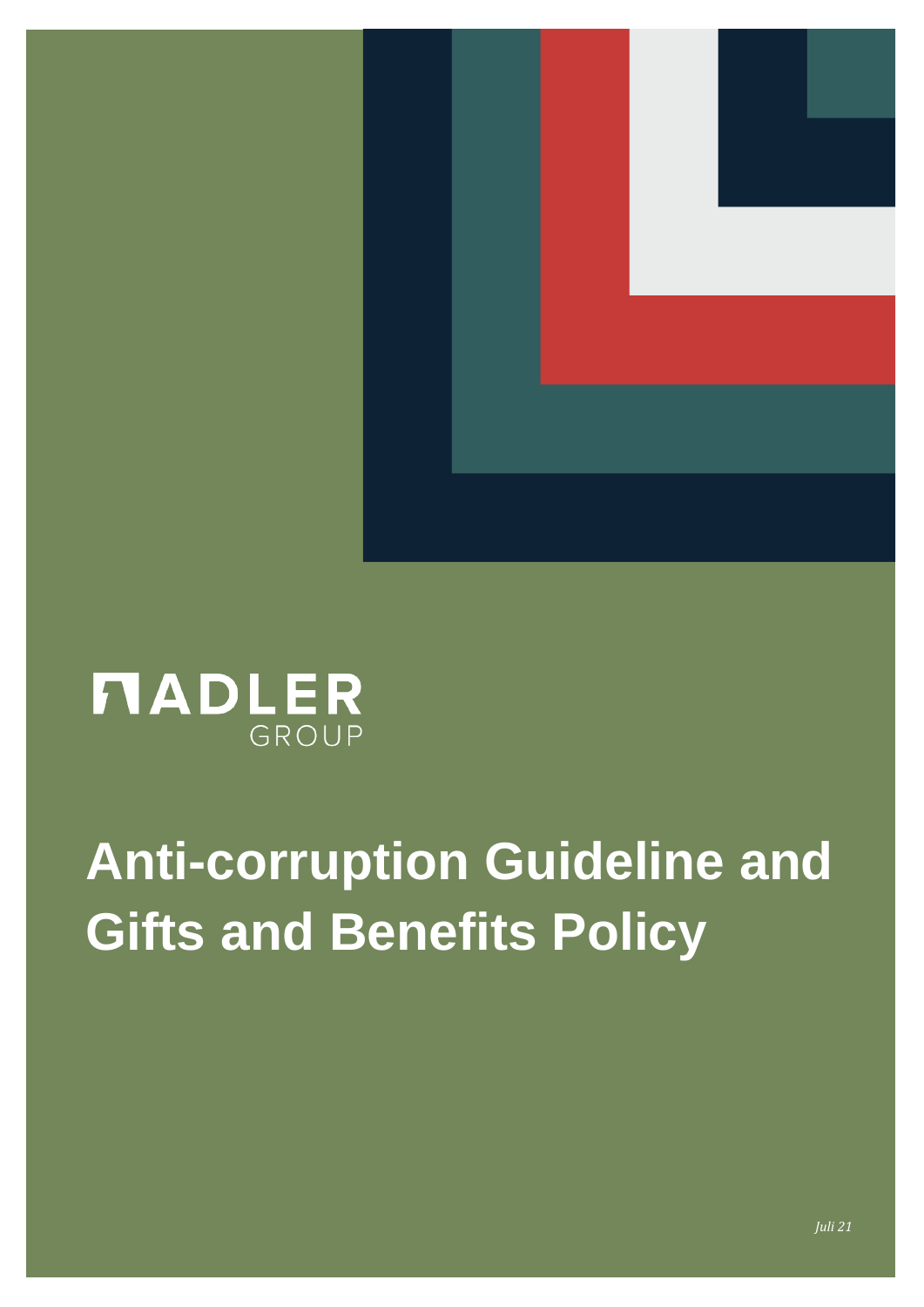

#### Content

| 1. |       |                                                                                             |  |
|----|-------|---------------------------------------------------------------------------------------------|--|
| 2. |       |                                                                                             |  |
| 3. |       |                                                                                             |  |
|    | 3.1   |                                                                                             |  |
|    | 3.2   |                                                                                             |  |
|    | 3.3   |                                                                                             |  |
|    | 3.4   |                                                                                             |  |
|    | 3.4.1 |                                                                                             |  |
|    | 3.4.2 |                                                                                             |  |
|    | 3.4.3 |                                                                                             |  |
|    | 3.4.4 | Procedures in the case of notifications and permissions and documentation 10                |  |
|    | 3.5   |                                                                                             |  |
|    | 3.6   |                                                                                             |  |
|    | 3.7   |                                                                                             |  |
| 4. |       |                                                                                             |  |
|    | 4.1   |                                                                                             |  |
|    | 4.2   |                                                                                             |  |
|    | 4.3   |                                                                                             |  |
|    | 4.4   |                                                                                             |  |
|    | 4.5   |                                                                                             |  |
|    | 4.6   | Permission to accept invitations or benefits in particular exceptional cases, which are not |  |
|    | 4.7   |                                                                                             |  |
| 5. |       |                                                                                             |  |
| 6. |       |                                                                                             |  |
| 7. |       |                                                                                             |  |
| 8. |       |                                                                                             |  |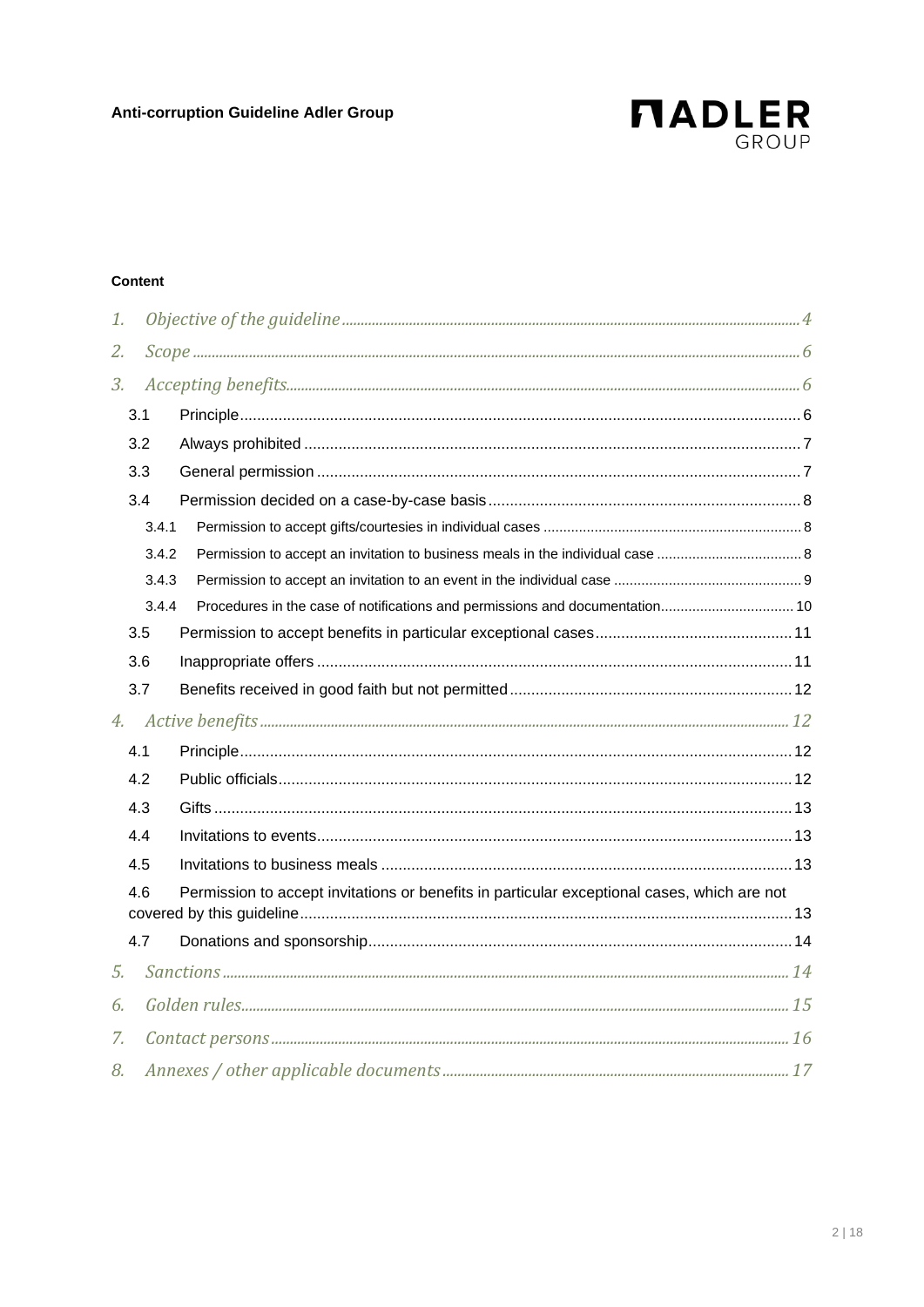

# *Preface by the Management Board*

Dear colleagues,

For each and every one of you, it goes without saying that corruption has no place in the Adler Group. Ensuring that this remains the case is our responsibility. For this reason, we would like to put down in writing and codify in this guideline the principles that all of you already live out every day.

With this guideline, we hope to provide you with a handbook that you can use to review the lawfulness of your own conduct. If you become aware of any incidents that you strongly believe could constitute a violation of this guideline, it provides instructions for how you should deal with the situation.

Corruption hurts all of us. Corrupt companies and people pose the risk of massive sanctions and a loss of reputation with the public. In the event that corruption is discovered within the company, the Adler Group will take disciplinary and/or more extensive action against the employees in question, regardless of their hierarchical standing within the company.

The Adler Group's objective of being able to provide its tenants with all housing-related services from a single source as an integrated real estate group, and moreover, as a property developer, of creating housing providing a high quality of life, is accompanied by long-term business relationships and investments. Unlawful business activities harm the reputation of the company and thus also harm your interests as an employee of the Adler Group. The anti-corruption guideline therefore always goes hand in hand with our Code of Conduct as well as all other guidelines that are referred to in this guideline.

For this reason, we kindly ask you to read the following principles carefully and to observe them in your day-to-day work. We would also like to encourage you to question your previous conduct in individual cases and, if necessary, consult your supervisors or the Compliance department. Compliance depends on cooperation – and thus on you and your support.

Berlin, February 2021

Thierry Beaudemoulin Maximilian Rienecker Sven-Christian Frank

Jürgen Kutz Theodorus Gorens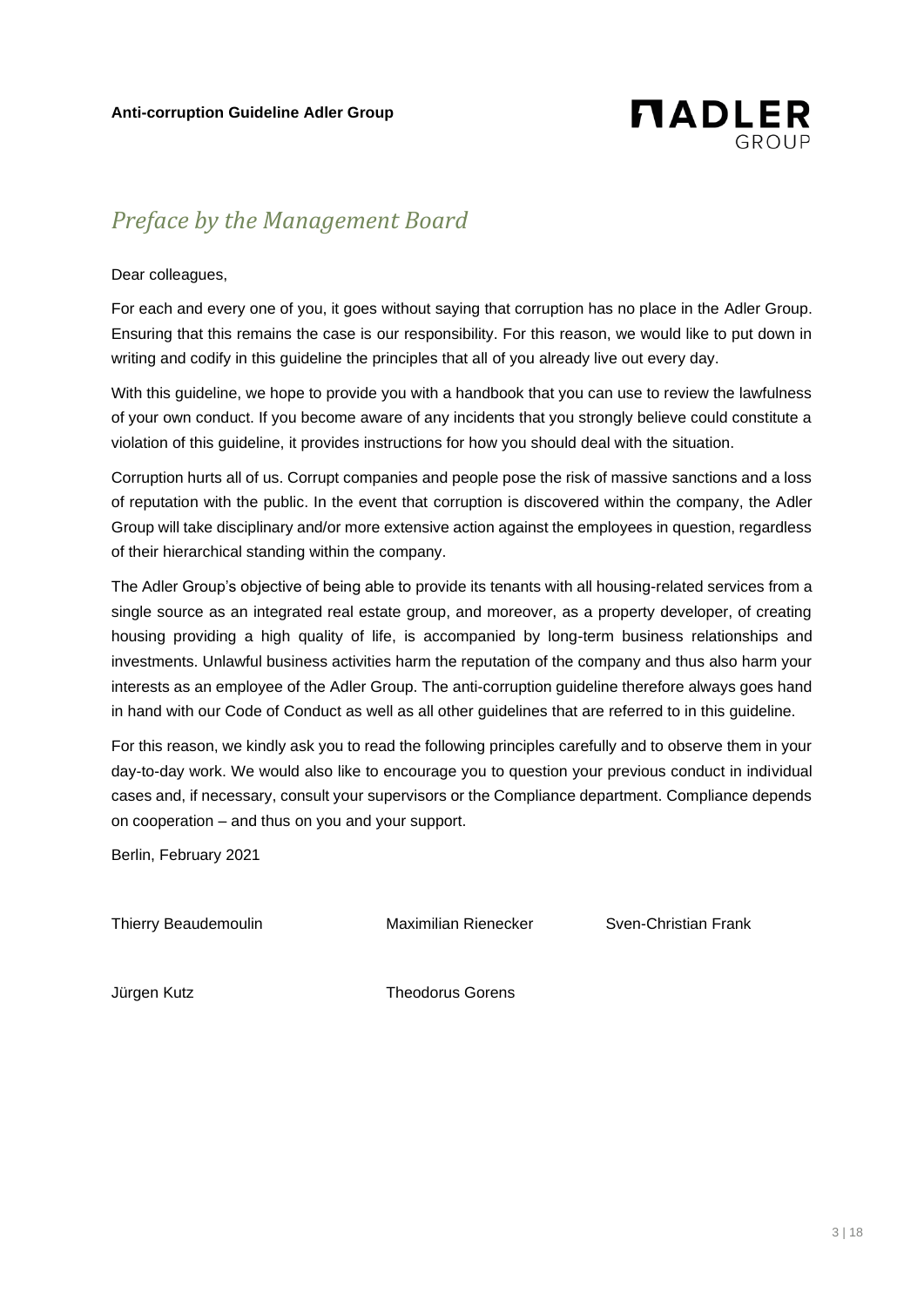

# <span id="page-3-0"></span>*1. Objective of the guideline*

Hospitality, invitations to events and presents are a natural part of business culture. They are permitted when they remain within reasonable limits. The diverse contacts that the Adler Group enjoys with other companies as well as with authorities, municipalities and public sector companies should naturally be maintained in line with these conditions.

Unfortunately, gifts, invitations and other benefits can quickly create the appearance of corruption if they exceed a certain ceiling. In order to rule out this impression, giving and receiving gifts, invitations and other benefits is permitted at the Adler Group only under the conditions set out in this guideline.

This guideline lays down binding rules for avoiding violations of prohibitions in criminal law and sets out to raise the awareness of executives and employees<sup>1</sup> with regard to their understanding of how to act with integrity in business life and thus protect the reputation of the Adler Group among the public.

Corruption is not a trivial offence. Rather than occurring in isolation, corruption is frequently accompanied by other crimes such as theft, breach of trust, fraud, money laundering or tax evasion.

The objective of this guideline is therefore to further promote the corporate culture of the Adler Group as an honest, upstanding company, to sustainably combat corruption, and to provide you with all the knowledge you need to be able to identify and communicate (potential) violations.

Indications of attempts of this kind can include:

- Requests to create or sign false documents or to sign them without the proper authorisation;
- The refusal to conduct a business relationship in compliance with statutory provisions or company guidelines;
- The lack of a tendering process when awarding orders or the appearance of circumventing the results of a tendering process;
- Unverifiable statements on how specified results have been achieved;
- Accelerated issuance of approvals after a hospitality event;
- Transactions with related persons that would not stand up to the arm's-length principle or would not have been carried out otherwise;
- Awards of orders to applicants that are not actually competitive;
- Preferential treatment of a competitor under less favourable conditions;
- A supplier conspicuously adjusting their conditions "downwards".

<sup>&</sup>lt;sup>1</sup> To make this quideline easier to read, non-gender-specific terms are used in the following to cover all employees (male / female / other). This is intended to avoid any discrimination. This also applies accordingly for other genderspecific designations.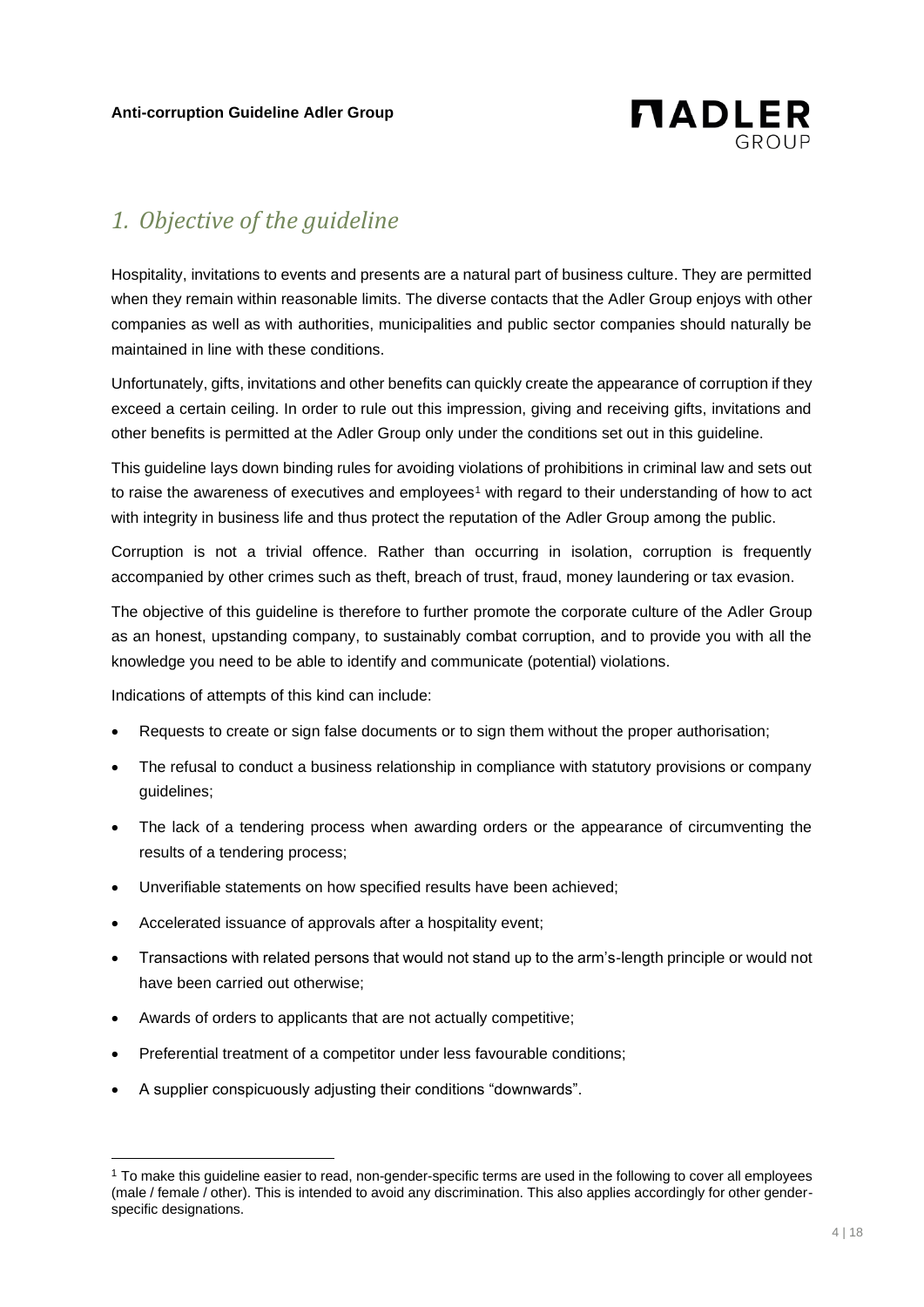

This list cannot be exhaustive of course.

Especially when corruption is based on systematic cases, it can have drastic consequences for...

- ... the Adler Group:
- Large fines and claims for damages, possibly running into millions of euros
- Civil liability towards third parties
- Seizure of profits
- High legal fees
- Loss of reputation
- Damage to the enterprise value
- Exclusion from public and private procurement processes
- Consequential costs and restrictions on the free exercise of business, for example from the imposition of conditions
- ... members of executive bodies and individuals:
- Custodial sentences
- Heavy fines
- Civil liability towards third parties
- Consequences under labour law

Corruption is the misuse of entrusted power to obtain a benefit to which there is no legally justified entitlement.

The Adler Group does not tolerate corruption in any form without exception, whether by its employees or by its service providers or business partners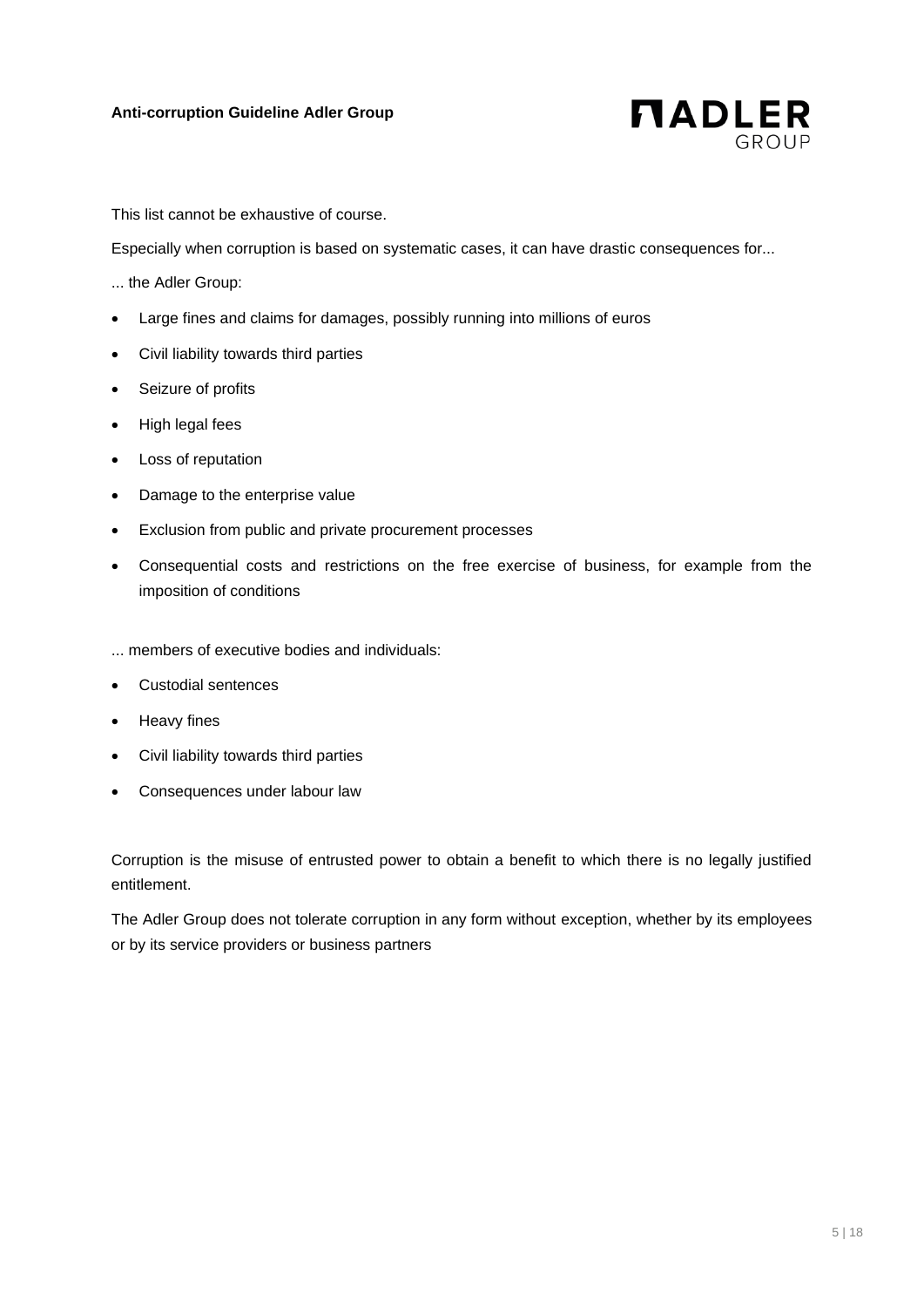

# <span id="page-5-0"></span>*2. Scope*

The guideline is mandatory and applies without exception to all executives of the Adler Group as well as all employees of the Adler Group who are employees within the meaning of Section 5(1) of the Betriebsverfassungsgesetz (BetrVG – Works Constitution Act).

Separate regulations apply to members of executive bodies of the Adler Group.

In addition to this guideline, the Code of Conduct and all other guidelines of the Adler Group referred to in this document always apply.

All regulations in this guideline are binding. Derogations from the regulations in this guideline are permitted only with the prior approval of the head of the Compliance & Risk Management divisions of the Adler Group.

This guideline deals with conduct and actions in respect of external parties. Regulations on conduct and actions in internal relations can be found in the Code of Conduct and the relevant company guidelines.

This guideline does not cover how benefits and invitations are treated for tax purposes and recognised in the financial statements. This is to be regulated separately. However, every employee is required to fulfil any tax obligations that may arise from gifts, invitations or benefits. Related enquires can be addressed to the head of Compliance & Risk Management and to the Compliance department.

Each employee of the Adler Group is responsible for ensuring in their area of responsibility that gifts, invitations and other benefits are granted or accepted only in accordance with the applicable legislation and the requirements set out in this guideline.

# <span id="page-5-1"></span>*3. Accepting benefits*

#### <span id="page-5-2"></span>**3.1 Principle**

Accepting benefits of any kind (gifts, courtesies, invitations) is prohibited in principle. Explicit permission is therefore required to accept them.

This permission can either be a general permission, e.g. granted in the employment contract, or permission decided on a case-by-case basis.

The precepts of restraint and transparency apply universally.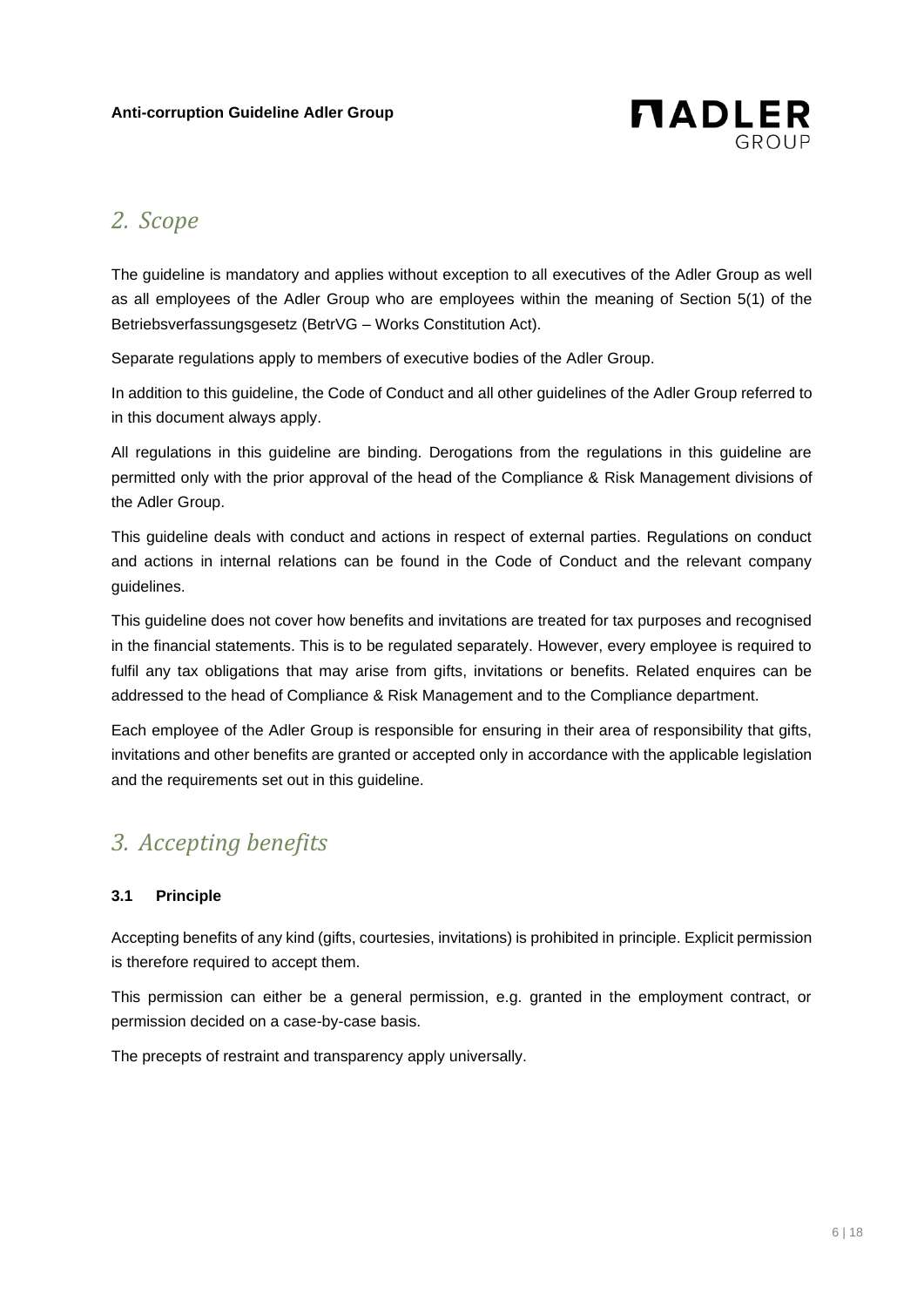

**NADLER** 

#### <span id="page-6-0"></span>**3.2 Always prohibited**

Accepting cash and cash equivalents of any kind is not permitted or permissible.

Furthermore, accepting services in kind or services that essentially represent a benefit for the person accepting them is not permitted or permissible.

Specific examples in this connection can be found in the other applicable annexes accompanying this guideline.

Advantages may never be demanded or requested.

A benefit must always be refused if even only the impression of an attempt to exert an improper influence on a business activity may be created.

At no time may gifts or benefits with sexually explicit or discriminatory contents or invitations to events in sex establishments be accepted.

#### <span id="page-6-1"></span>**3.3 General permission**

Accepting low-value gifts, e.g. promotional items such as simple calendars, ballpoint pens, notepads, sticky notes, is permitted; generally furnished with a company logo. Art calendars, event and stadium tickets, valuable ballpoint pens and alcoholic beverages, for example, are not regarded as low value items, not even if they are furnished with a company logo.

Furthermore, accepting a gift when it can be assumed that, based on its value, the gift is not likely to improperly influence the recipient in their decisions is permitted. A value limit of EUR 35.00 in total per recipient applies here. Where gifts are repeatedly offered, a total value of EUR 105.00 in total in a calendar year between the giver and the recipient may not be exceeded.

This value limit also applies for the generally permitted acceptance of courtesies on special occasions, such as decade birthdays and wedding or other anniversaries.

Accepting simple and common hospitality involving light refreshments during business activities is also permitted. A maximum of six occasions in the calendar year where EUR 35.00 in total can be spent each time by the individual host applies as a value limit here. Should hospitality from the same host be necessary more frequently in the course of the business activities, the Compliance department is to be informed in advance where possible.

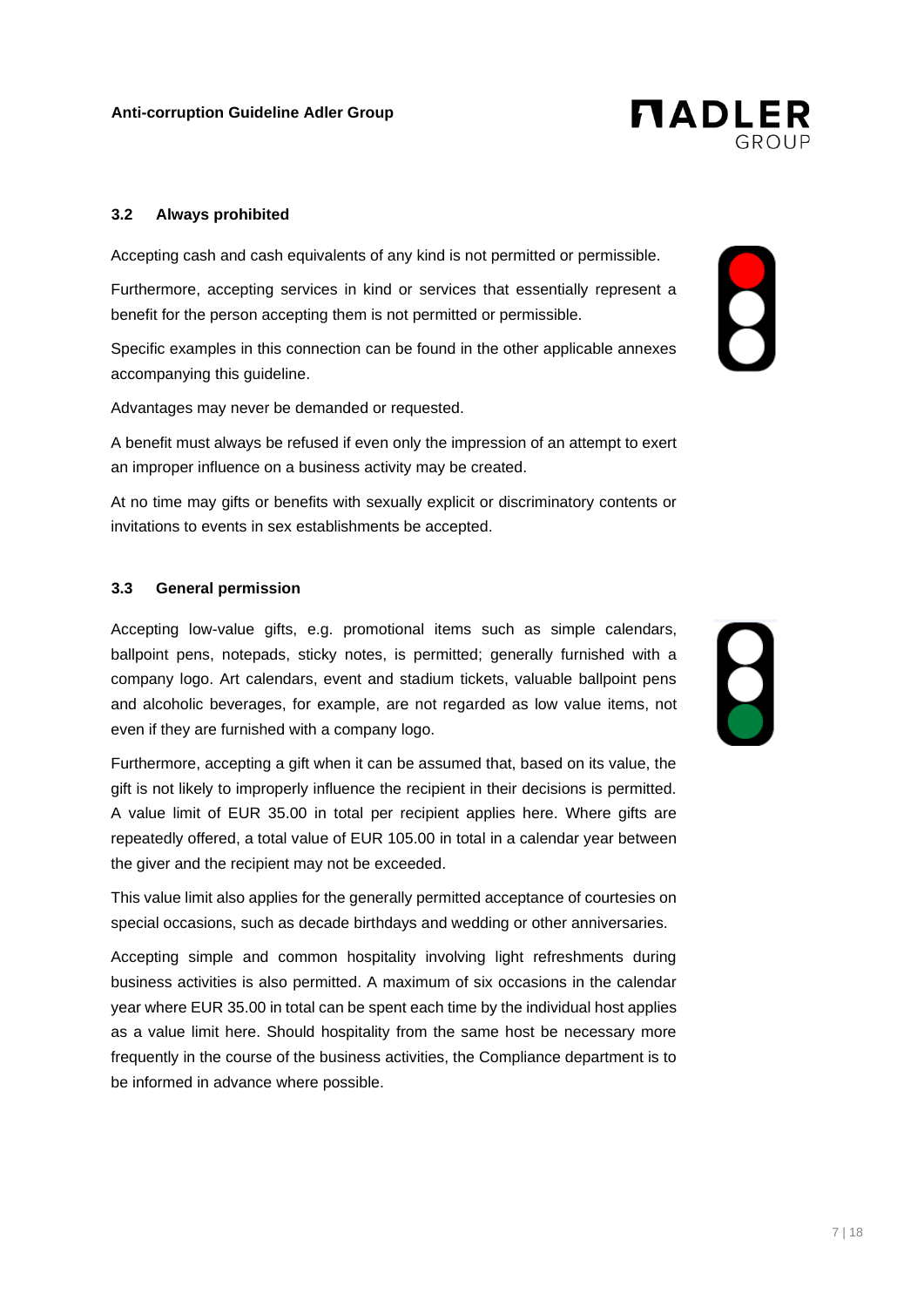

#### <span id="page-7-0"></span>**3.4 Permission decided on a case-by-case basis**

<span id="page-7-1"></span>3.4.1 Permission to accept gifts/courtesies in individual cases

If the value of a gift/courtesy is greater than EUR 35.00 in total per person granting the benefit, permission to accept the gift/courtesy can be issued by the relevant supervisor in the individual case if

- a) it involves a courtesy on a special occasion, such as decade birthdays and wedding or other anniversaries or
- b) the gift is offered in the course of a long-established business relationship, e.g. upon the completion of a joint project and
- c) the person offering the gift is not interested in a specific business action or decision, especially not in initiating a business relationship or entering into a contract and
- d) the gift is handed over openly and transparently and
- e) the value limit of EUR 75.00 in total per party offering the gift (natural person or company) and per calendar year is not exceeded in total.

That means, one of the requirements under a) or b) must be fulfilled,

thereafter all requirements under c) to e) must be fulfilled.

- f) Where the situation involves the use of a foreign currency, the value in the foreign currency in question converted at the rate at the time in question shall apply.
- <span id="page-7-2"></span>3.4.2 Permission to accept an invitation to business meals in the individual case

Business meals are meetings held during business activities to discuss business matters where a meal is eaten at the same time.

The regulations governing the acceptance of invitations to events apply for other hospitality events that do not have the character of a business meal.

The permission to accept the invitation to a business meal that exceeds the character of refreshments (see above) can be issued by the relevant supervisor in the individual case if

a) a business meal is the suitable opportunity for discussing business matters and the business discussions also make up the core and major part of the business meal **and**



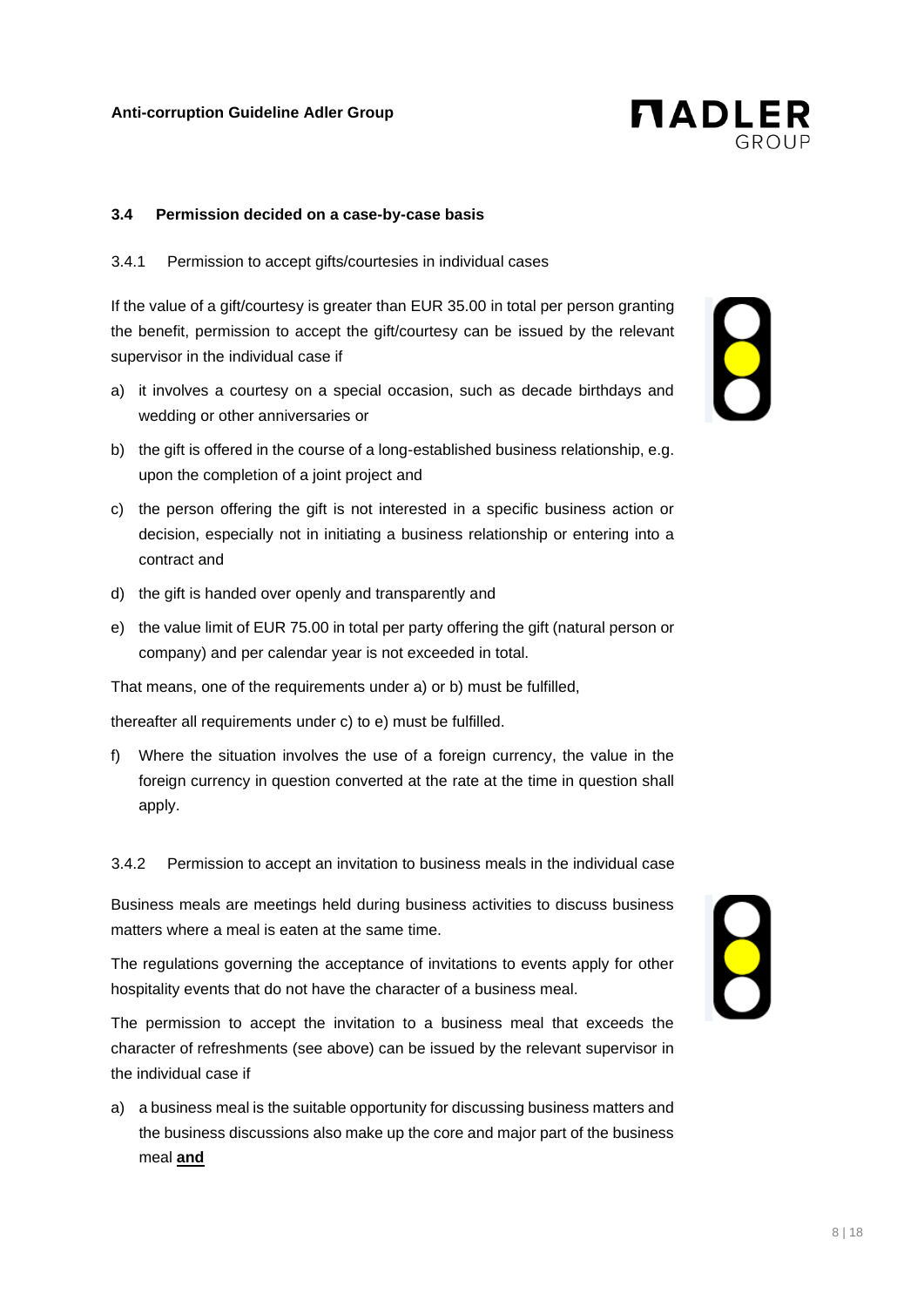- b) the business meal is held in the course of the normal business relationship and during business hours **and**
- c) there is otherwise no intention on the part of the person issuing the invitation to prompt a specific business action or decision, especially not to initiate a business relationship or enter into a contract **and**
- d) the invitation is extended openly and transparently **and**
- e) neither party is accompanied by a private individual **and**
- f) the value of the hospitality does not exceed the value limit of EUR 100.00 in total **and**
- g) no more than four hospitality events are conducted by the same party issuing the invitation (person or company) in the calendar year and the time from the previous invitation is no less than three months.

That means, all requirements under a) to g) must be fulfilled.

#### <span id="page-8-0"></span>3.4.3 Permission to accept an invitation to an event in the individual case

Events can be professional events, such as trade fairs, specialised or technical production information events or other information events organised by companies on the one hand.<sup>2</sup>

Social events, on the other hand, can include opening ceremonies, topping-out ceremonies, company anniversaries, charity events, cultural or sporting events. It is imperative especially in these kinds of events, where the hospitality is generally more extensive than at trade-related events, that the rules set out below are complied with if attendance cannot be completely ruled out.

The regulations governing gifts (see 3.1 above and 4.1) apply to the provision of complimentary tickets.

The permission to accept the invitation to an event can be issued by the relevant supervisor in the individual case if

a) the event is associated with a significant information or advertising value and the employee's attendance makes sense from a business perspective **and**





 $2$  E.g. service contract partners, service providers, lawyers and auditors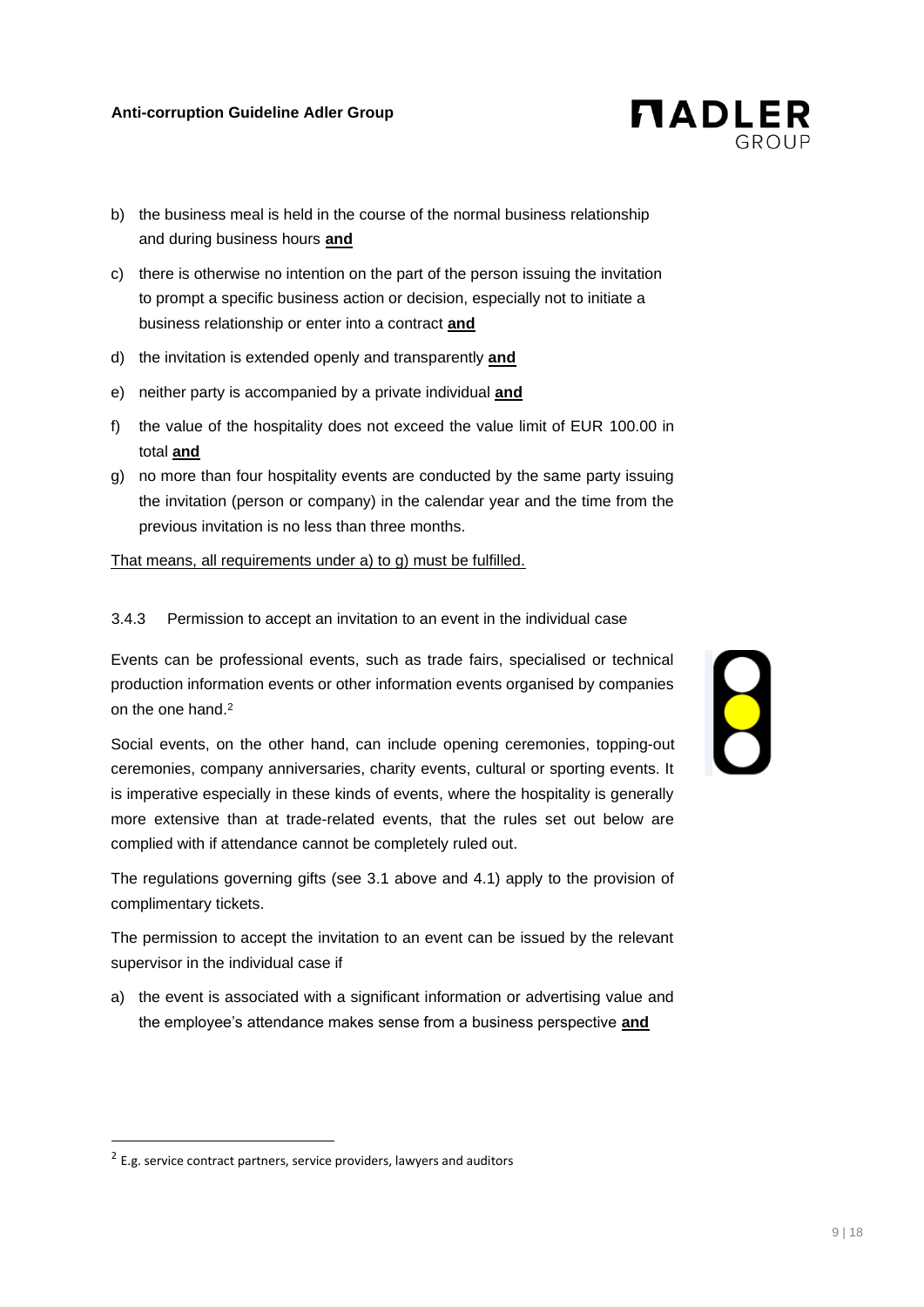- b) the person issuing the invitation is not interested in a specific business action or decision, especially not in initiating a business relationship or entering into a contract **and**
- c) at least one representative of the party issuing the invitation is present **and**
- d) the invitation is extended openly and transparently **and**
- e) the value of the invitation does not exceed the value limit of EUR 100.00 in total **and**
- f) no more than one invitation is issued by the same party (person or legal entity) in the same year **and**
- g) no travel expenses and no costs for overnight accommodation are paid by third parties.

#### That means, all requirements under a) to g) must be fulfilled.

Accepting invitations to events that are exclusively or predominantly of entertainment and/or recreational value are not permitted and not permissible in principle (see also Section 3.5).

It is in principle not permitted for employees to be accompanied by a guest in a private capacity (see also Section 3.5).

Exception: The situation can arise in the case of Management Board members, managing directors and managers at levels directly below the Management Board where invitations of this kind cannot and also should not be turned down, as they serve to maintain existing business contacts and at the management level can even be regarded as a part of representing the company and networking. This can also include being accompanied by a guest in a private capacity. Information is to be given in advance to the head of Compliance & Risk Management and also to the Chief Compliance Officer in these cases.

**PO CO** 

#### <span id="page-9-0"></span>3.4.4 Procedures in the case of notifications and permissions and documentation

Annexes to this guideline include check lists for the self-evaluation concerning the acceptance of gifts and other benefits and invitations to meals and events.

Permission that is required in the individual case is issued after the supervisor and, if necessary, in accordance with the conditions set out in this guideline, also the head of Compliance & Risk Management has signed the check list that has been filled out and signed by the employee in question. The permission is to be issued to the employee in writing (by e-mail suffices). The Compliance

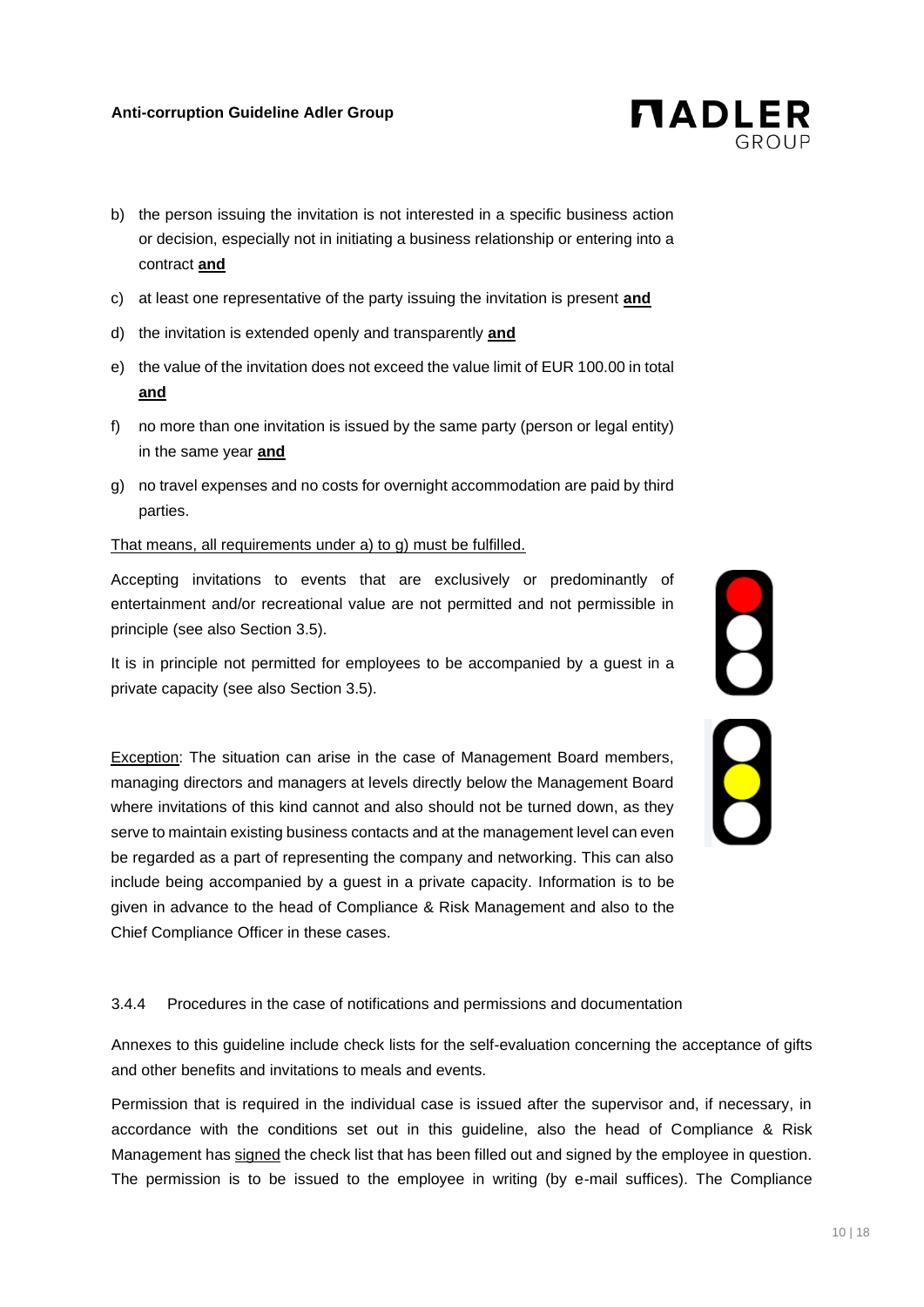

department has to be informed for documentation purposes by sending digital copies of the permission and of the signed check lists.

If the acceptance of low-value benefits is permitted on a general basis, but the supervisor has to be notified in writing, the addressees of the notifications document these in a way that can be reported.

If the value limits specified above have been exceeded without the prior approval of the head of Compliance & Risk Management and, where appropriate, by the Chief Compliance Officer or another restriction has not been met, there is nevertheless an obligation to notify the breach of the value limits and describe the circumstances to the head of Compliance & Risk Management.

Decisions based on the exemptions stated in this guideline must be documented comprehensively in writing.

#### <span id="page-10-0"></span>**3.5 Permission to accept benefits in particular exceptional cases**

This guideline contains binding regulations for cases that can normally be anticipated, but not for all conceivable cases. The following additions are therefore required:

If it is for example not permitted in principle to accept an invitation to a business meal of an event because the specific value limits in the sections above will be exceeded or because the entertainment or recreational character of the event is the predominant element or for other reasons, but the attendance of the employee is deemed to make sense from a business perspective, the supervisor together with the head of Compliance & Risk Management can issue an exemption in the individual case. All the circumstances of the individual cases have to be weighed up against each other. The evaluation process and the permission have to be documented in writing.

The same procedure applies also in the event that a companion is invited in a private capacity together with the employee and the attendance of a companion is recommended by virtue of the nature of the event.

#### <span id="page-10-1"></span>**3.6 Inappropriate offers**

If an employee is offered a benefit<sup>3</sup> that is inappropriate under this guideline for themselves or a related person or organisation, the offer is to be turned down immediately and the supervisor and the head of Compliance & Risk Management are to be informed of the incident.



<sup>3</sup> Gift, other non-cash benefit, invitation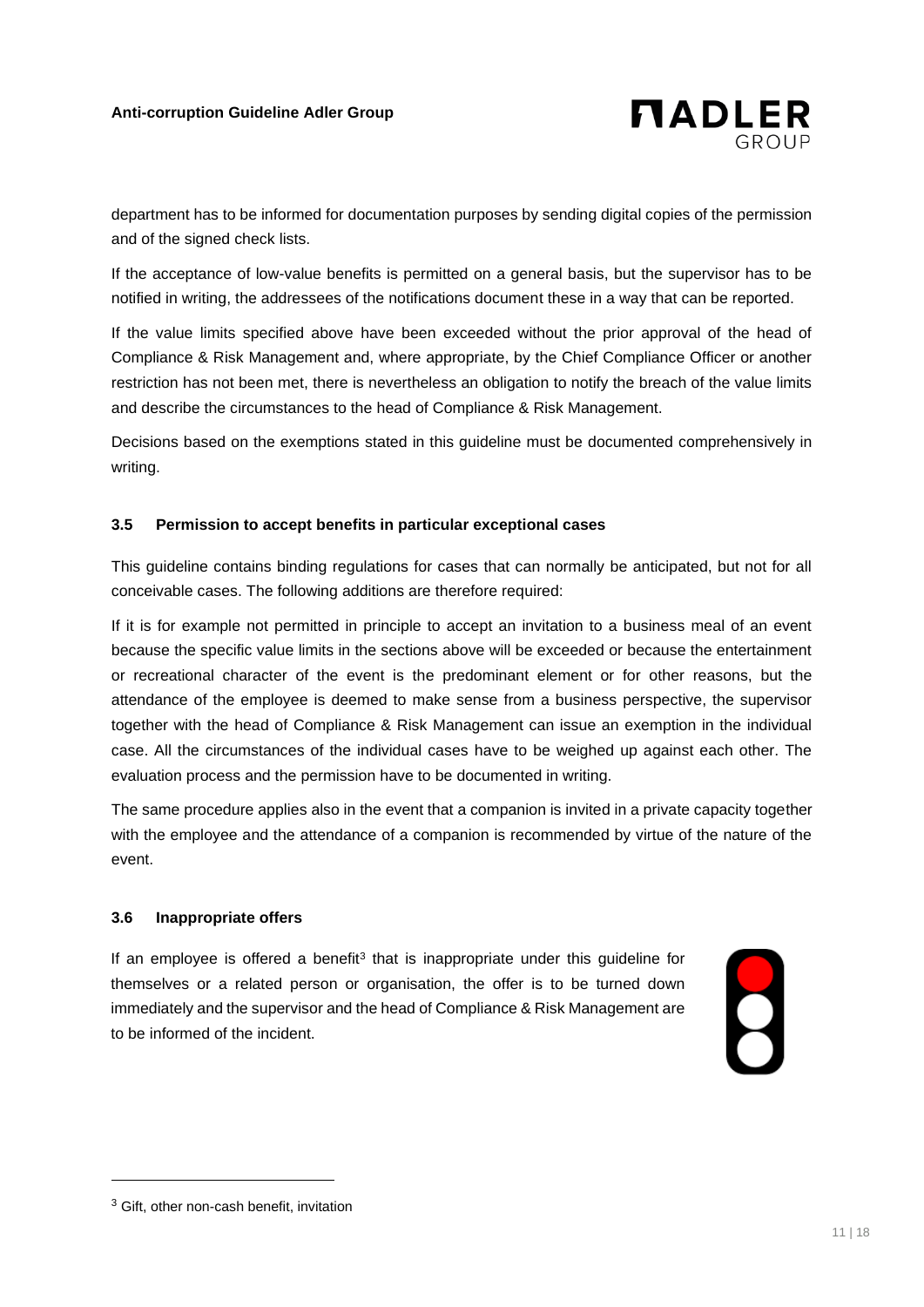

#### <span id="page-11-0"></span>**3.7 Benefits received in good faith but not permitted**

If an employee discovers after the fact that he has accepted a gift in good faith that they ought not to have accepted, he has to inform his/her supervisor without undue delay, who will then decide together with the head of Compliance & Risk Management on the next steps to be taken.

Options for the next steps can included:

- Returning the gift to the party that offered it with a friendly explanation of why the benefit cannot be accepted;
- "Socialising" the gift, i.e. providing the gift for Christmas parties, office parties, raffles, etc., if the nature of the gift makes it suitable for this purpose (i.e. it does not disproportionately exceed the value limits for example).

# <span id="page-11-1"></span>*4. Active benefits*

#### <span id="page-11-2"></span>**4.1 Principle**

The rules under Section 3 on accepting benefits apply accordingly to active benefits offered by the Adler Group to third parties. The following regulations take priority.

It is a prerequisite for any offer, promise or granting of a benefit to a third party that it has been established in advance whether the person receiving the benefit/invitation is a public official or not. If you are unsure in a particular case whether you are dealing with public officials, please always contact the head of Compliance & Risk Management.

#### <span id="page-11-3"></span>**4.2 Public officials**

International law provides particularly strict rules for public officials in the area of combating corruption. Benefits and invitations to public officials are therefore not permitted in principle and require the written authorisation of their supervisor in each individual case and the so called prior "Geschäftsherren-Genehmigung" (business owner/employer approval) without the knowledge of the public official himself. In principle, information has to be obtained on the relevant practices and whether they allow benefits to be accepted at all. The Compliance department provides support if needed.

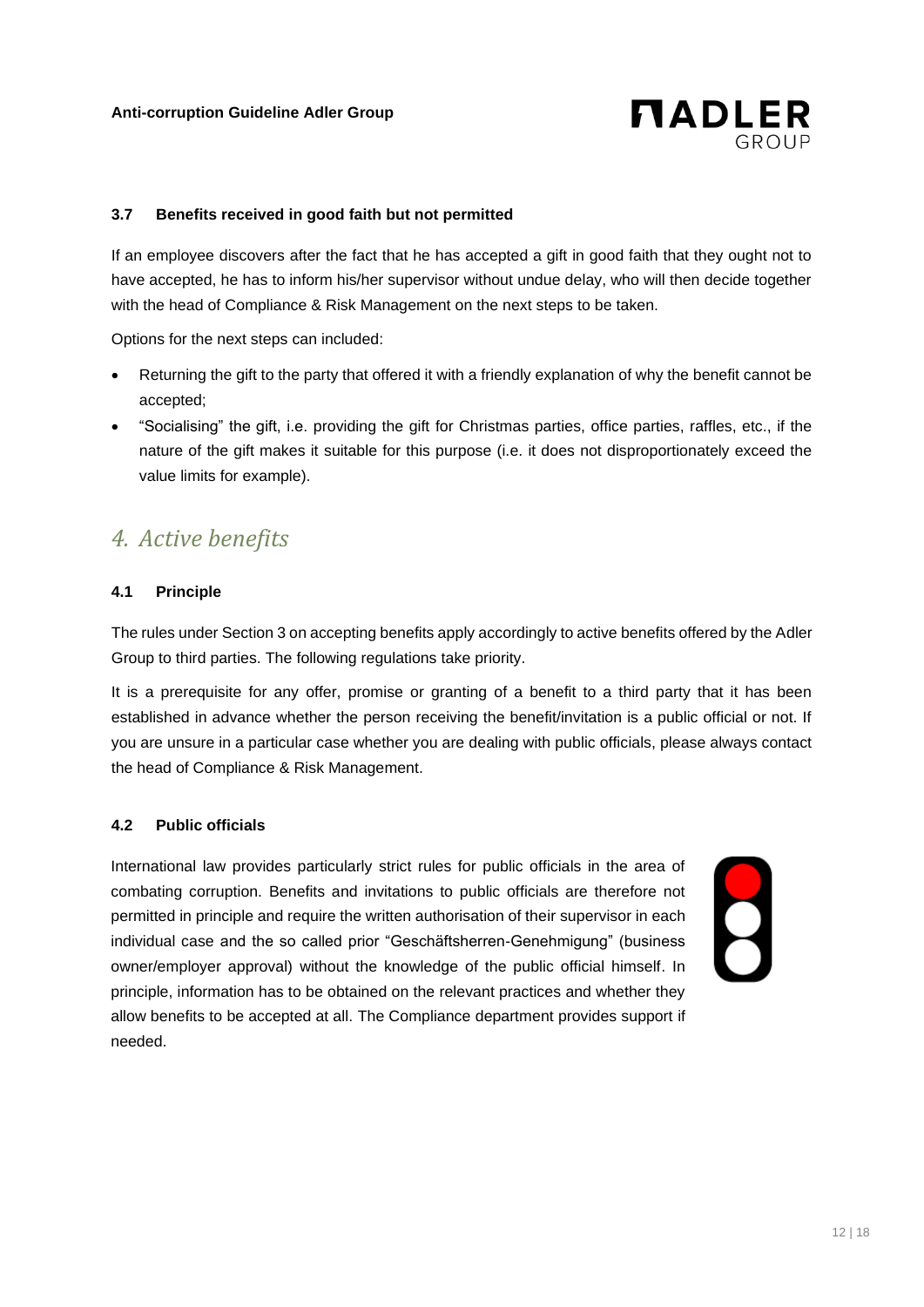13 | 18

#### **Anti-corruption Guideline Adler Group**

#### <span id="page-12-0"></span>**4.3 Gifts**

Similar gifts for a majority of business partners are presented only within the framework of a marketing concept, which has to be documented in writing.

Individual gifts to business partners should not exceed a value limit of EUR 75.00 in total per recipient and calendar year on a cumulative basis and require the authorisation of the supervisor. The gifts must always be sent to the company address and never to the private residence of the recipient.

#### <span id="page-12-1"></span>**4.4 Invitations to events**

Invitations to events that are not exclusively informational in character are extended in principle within the framework of an event concept, which has to be documented.

#### <span id="page-12-2"></span>**4.5 Invitations to business meals**

Employees do not in principle invite business partners to business meals. Employees may invite business partners to simple refreshments (value limit of EUR 35.00 in total per invitee and a maximum of six times in the calendar year) with the authorisation of the supervisor.

Executives may invite business partners to business meals under the conditions set out in 3.4.2. The authorisation of the relevant supervisor is required for this. When arranging the business meal, the host must always maintain a sense of proportion concerning the selection of dishes and especially alcoholic drinks in order to uphold the framework of a business event.

#### <span id="page-12-3"></span>**4.6 Permission to accept invitations or benefits in particular exceptional cases, which are not covered by this guideline**

In particular exceptional cases, the relevant supervisor and the head of Compliance & Risk Management can together issue permission to accept an active invitation or other benefit. All the circumstances of the individual cases have to be weighed up against each other. The evaluation process and the permission have to be documented in writing.





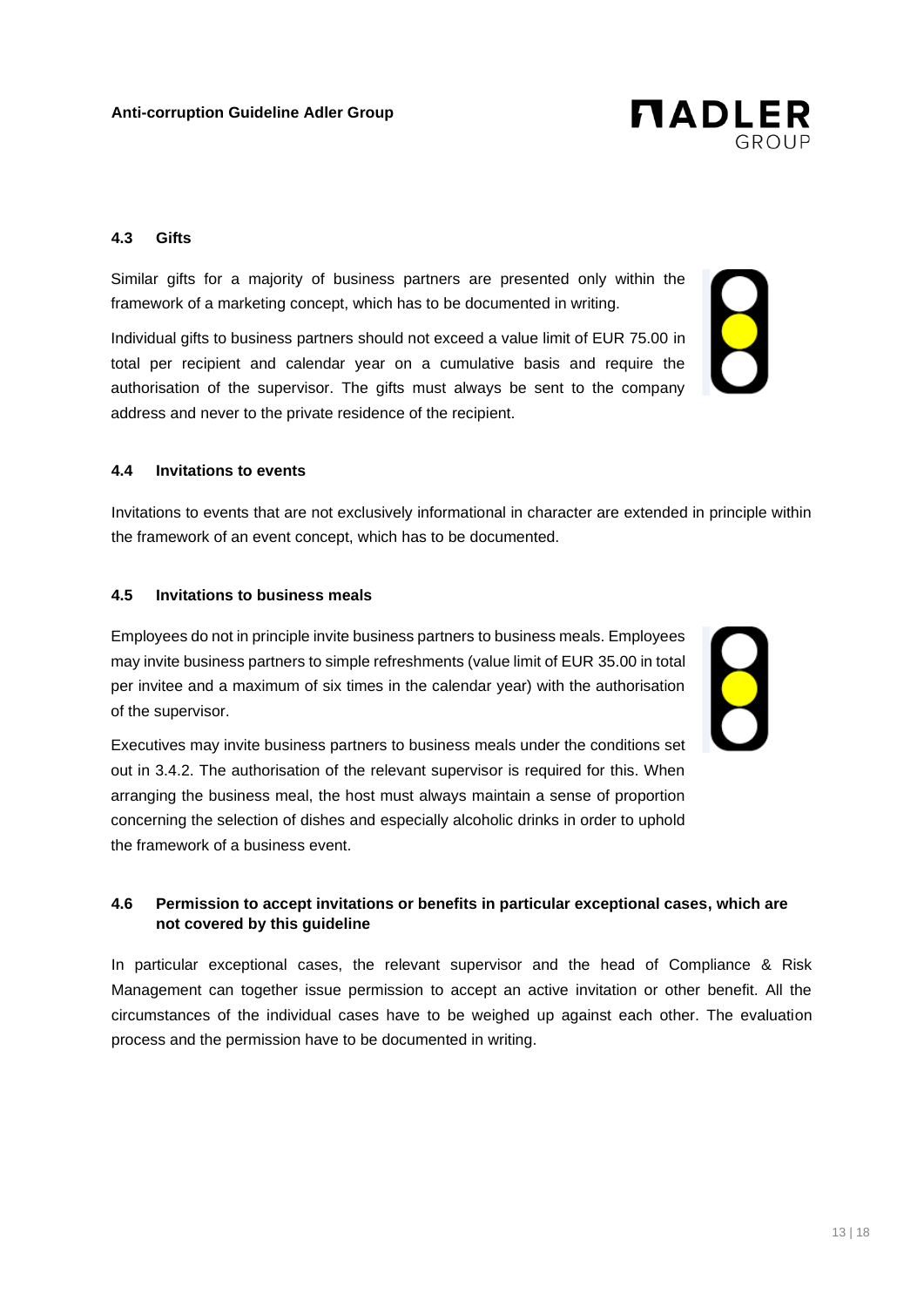

#### <span id="page-13-0"></span>**4.7 Donations and sponsorship**

Donations are contributions in cash or in kind to support charitable causes that are given without receiving a service in return from the donee or a third party. In particular, donations may not be offered or granted as quid pro quo in the course of the exercise by a public official of their duties or in return for a decision by a company representative. If there are therefore indications that recipients of donations may be regarded legally or economically as a public official or a group of persons including at least one public official or a party with special public service obligations who has an employment relationship with the Adler Group, the prior approval of the head of Compliance & Risk Management, the Chief Compliance Officer and the senior management has to be obtained.

Sponsorship, on the other hand, involves a contractual partnership with an organisation or an event organiser where certain rights and benefits that support the communication and marketing objectives of the company and in particular its reputation and image are granted in return for agreed financial support. It must be ensured here that there is no disparity between the services provided as a sponsor and the commercial purpose of the action. In particular, sponsorship may not be offered or granted as quid pro quo in the course of the exercise by a public official of their duties or in return for a decision by a company representative. If there are therefore indications that the partner in the sponsorship may be regarded legally or economically as a public official or a group of persons including at least one public official or a party with special public service obligations who has an employment relationship with the Adler Group, the prior approval of the head of Compliance & Risk Management, the Chief Compliance Officer and the CEO has to be obtained.

All donations and sponsorships are subject in principle to the requirement for transparency. It must be apparent to whom payments have been made or for whom services have been performed, who the ultimate recipient is and what the donation or sponsorship will be used for.

For more detailed information on this, please see separate regulations of the Adler Group concerning donations and sponsorship.

### <span id="page-13-1"></span>*5. Sanctions*

The Adler Group does not tolerate corruption. Any violation of this guideline will result in immediate sanctions. In the event of a criminal act, the Adler Group will work together with the responsible authorities to ensure that the matter is clarified in full. In addition, disciplinary measures, which may include termination, will be instituted if an Adler Group employee is involved. The Adler Group will ensure that an objective investigation of the circumstances is carried out and that the employees involved are enabled to give a statement and defend themselves.

The extent of sanctions against employees depends on the degree of severity of the incident. A distinction is drawn between simple rule violations, serious breaches of duty and the commission of a criminal offence as well as between negligent and wilful conduct. The decision on the selection of the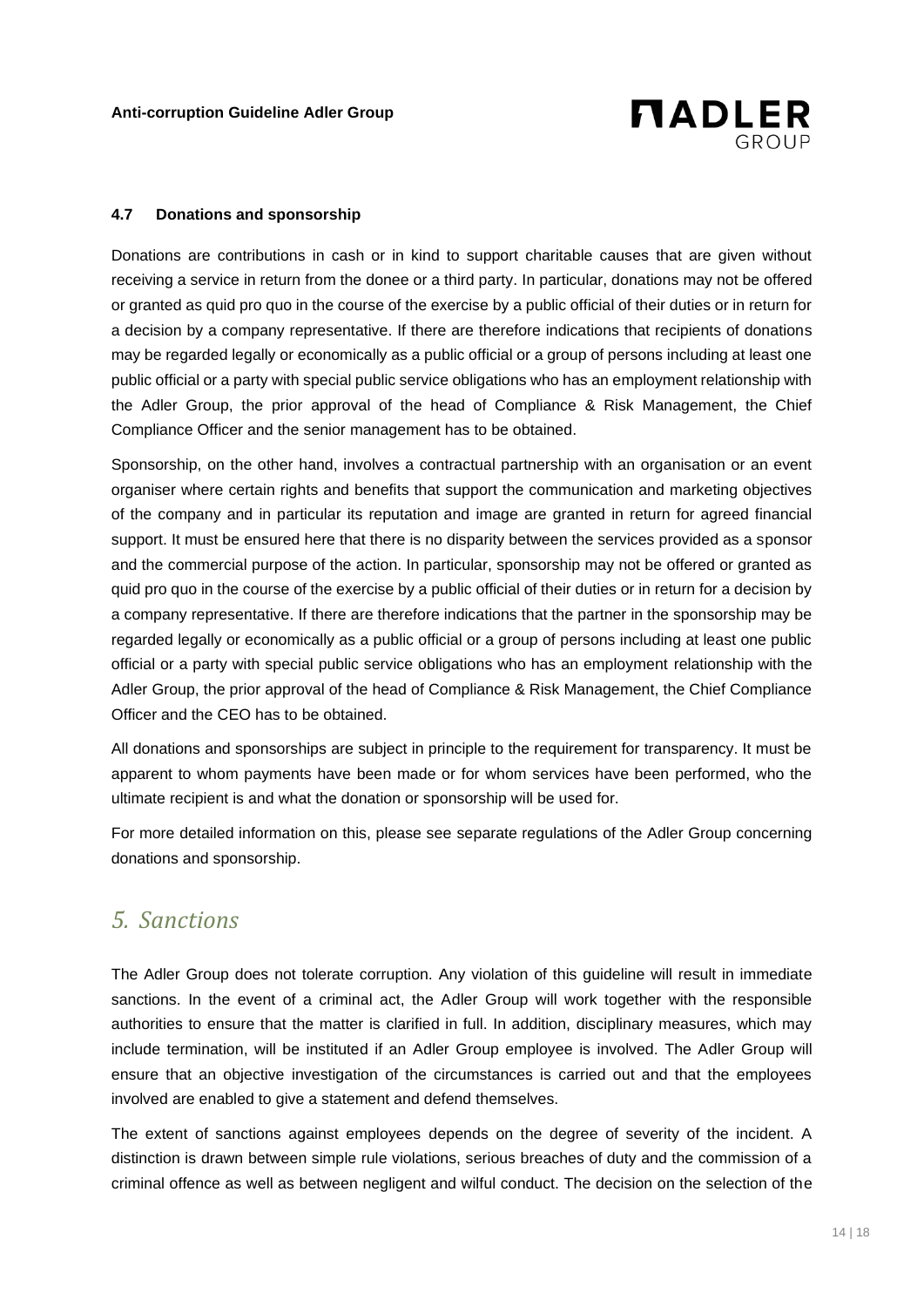

appropriate sanction, ranging from instruction/reprimand to warning to the pronouncement of termination on grounds of misconduct, which may potentially be accompanied by the filing of charges, is made by the head of Compliance & Risk Management together with the Chief Compliance Officer in consultation with the competent administrative supervisor and the human resources department.

Business relationships with third parties that have demonstrably violated this guideline are also terminated immediately.

# <span id="page-14-0"></span>*6. Golden rules*

Noting the following 'golden rules' consequently ensures that you protect yourself personally and the Adler Group from the consequences of corruption:

- Integrity: Never use the business connections of the company for your own or a third party's benefit or to the disadvantage of the company. Do not mix the interests of the Adler Group with your private interests.
- Transparency: Conduct all business transparently. Act transparently in such a way that third parties can understand your decision. Ask yourself whether you would still consider your decision to be correct if the Adler Group had to argue your view to the general public.
- Documentation: Transactions have to be documented in writing, especially performance and return service. It must be possible to verify a transaction using the documentation. Every business relationship must be based on a written contract accompanied by a detailed description of services. Insist that a verifiable legitimate invoice is issued.
- Verifiable cash flows: Services must not be settled in cash in principle; payments must always be made by bank transfer. Make sure that the business partner's account is located in the country of their residence or registered office or in the country in which the service is performed.
- Modesty when it comes to gifts: Do not make any gifts of money. Before accepting or granting a benefit, check whether this is socially acceptable (value of the benefit is consistent with your standard of living or the standard of living of the business partner) and that its value is within the limits defined above.
- Queries: In cases of doubt, always contact Compliance beforehand.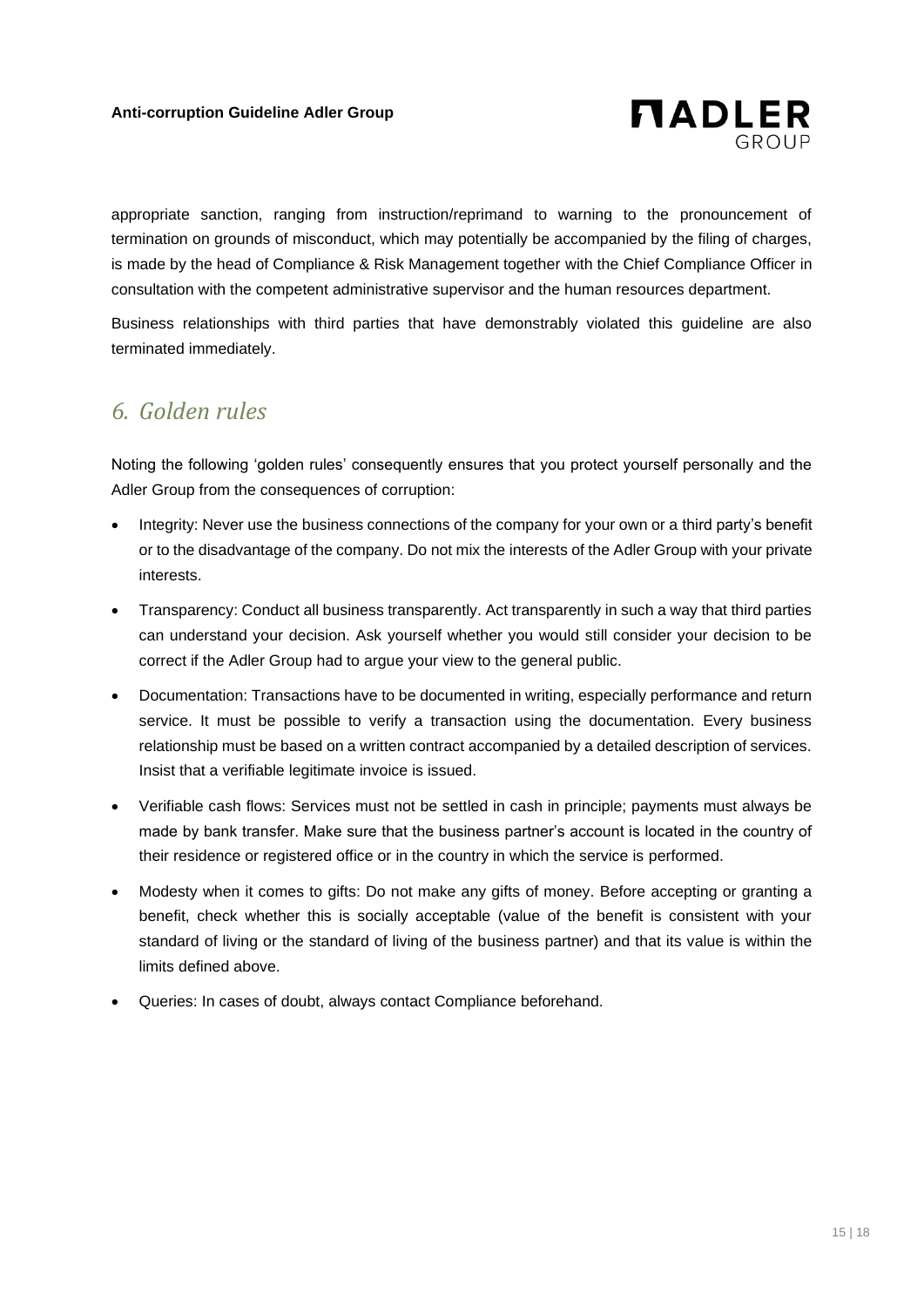

# <span id="page-15-0"></span>*7. Contact persons*

The company management of the Adler Real Estate Group urgently requests its employees to share and, when possible, document their concerns if they suspect corrupt conduct.

Employees do not have to be afraid that they may suffer negative consequences if they report suspicious events in good faith that subsequently prove not to be a violation. The same applies if an employee refuses to act in a corrupt manner. Making intentionally false claims under the pretext of clarifying the facts of a situation in order to harm someone will not be tolerated, nor will acts of revenge against colleagues who have reported a compliance violation in good faith.

Your direct supervisor will generally be your point of contact – provided they are not themselves involved in the circumstances to be investigated.

You can also contact the head of Compliance & Risk Management or the Compliance department at any time if you have any questions or information about potential violations. Any tips you provide will be handled in strict confidence as a matter of course. Questions of doubt concerning the contents or the interpretation of this guideline can also be discussed with the head of Compliance & Risk Management. If any direct consequences are associated with the contents of this guideline, the questions must always be clarified before the actual consequences are triggered.

Your compliance contacts:

- The Chief Compliance Officer of the Adler Group
- The head of Compliance & Risk Management of the Adler Group
- The compliance manager (senior) of the Adler Group

All of the persons mentioned above can also be contacted at [compliance@adler-group.com.](mailto:compliance@adler-group.com)

The option also exists of sharing tips or concerns through the Adler Real Estate Group's anonymous whistleblower system. This whistleblower system and more detailed explanations of it can be found on the intranet.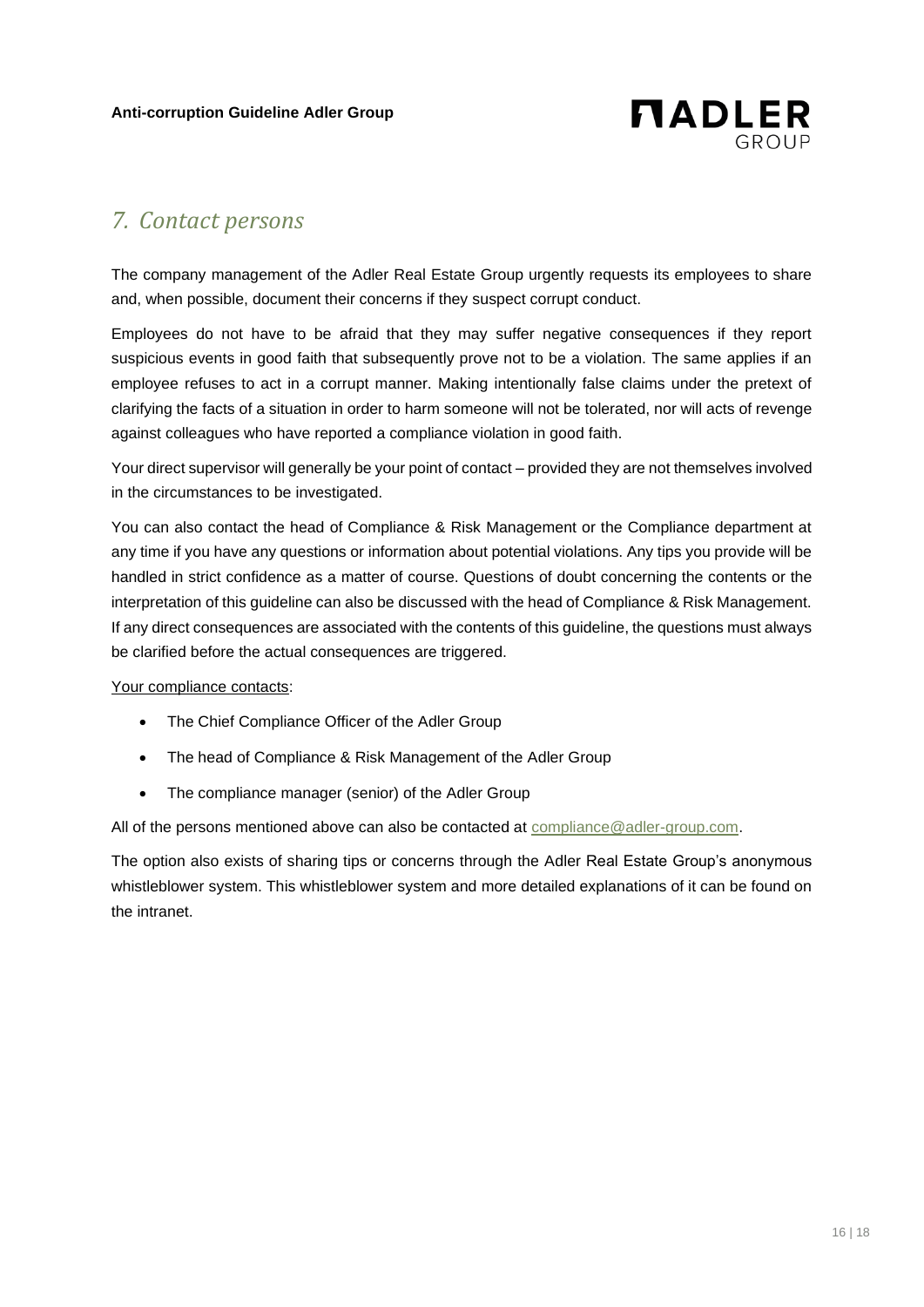

# <span id="page-16-0"></span>*8. Annexes / other applicable documents*

| Annexe 1:                                                                                             |
|-------------------------------------------------------------------------------------------------------|
| Contact details                                                                                       |
| Annexe 2:                                                                                             |
| Illustrations/diagrams                                                                                |
| Annexe 3:                                                                                             |
| Check list and permission for accepting/giving gifts / other benefits (no public officials)           |
| Annexe 4:                                                                                             |
| Check list and permission for invitations to hospitality events, given/received (no public officials) |
| Annexe 5:                                                                                             |
| Check list and permission for invitations to events, given/received (no public officials)             |
| Annexe 6:                                                                                             |
| Form obtaining permission in particular exceptional cases                                             |
| Annexe 7:                                                                                             |
| Definitions/glossary                                                                                  |
| Annexe 8:                                                                                             |
| Examples of benefits that are always prohibited                                                       |